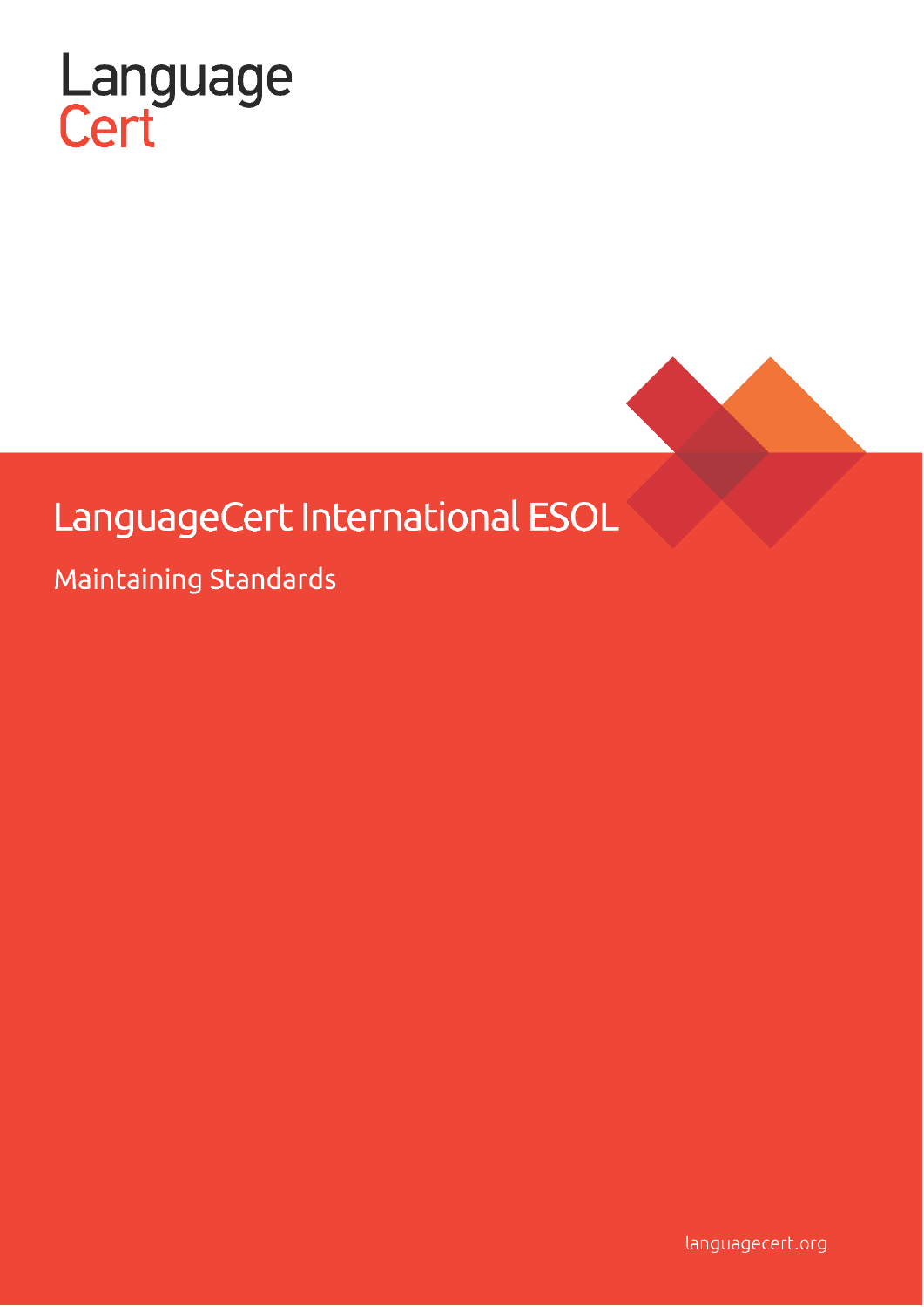# **LanguageCert's approach to maintaining standards**

### **The International English for Speakers of Other Languages (IESOL) exam suite**

The IESOL (Listening, Reading, Writing) and IESOL (Speaking) examinations, along with all LanguageCert assessment products, are high quality tests produced by long-standing experts in English language assessment and the CEFR. Test specifications have been designed to fully reflect the requirements of the CEFR and test materials writers are of the highest international standards and have extensive expertise in, and knowledge and understanding of, the CEFR.

In order to ensure high quality, validation of the levels of the tests is monitored through ongoing independent external research. For example, LanguageCert recently worked with the Centre for Research in English Language Learning and Assessment (CRELLA) of the University of Bedfordshire to carry out an empirical investigation linking the IESOL Communicator examination to the CEFR. International expertise was drawn upon in this highly detailed study that established that the LanguageCert B2 examination (IESOL Communicator) does indeed accurately reflect the contents and ethos of the CEFR.

In addition to such longitudinal and high-level research, LanguageCert employs highly sophisticated item-banking techniques accompanied by detailed statistical analysis of test items. This work ensures that test items are at the correct level of difficulty for the CEFR level tests they are used in and that the difficulty level of the multiple test versions at each level always require the same standard to gain a Pass. Rasch statistical analysis is used alongside more traditional and standard test item analyses in order to ensure that Item Response Theory forms a central part of the item-banking calibration techniques.

Ongoing validation work to ensure that the LanguageCert tests measure appropriately with regard to the CEFR is a vital component of the work of LanguageCert and it is this effort that ensures that the examinations remain fully fit-for-purpose and aligned with the CEFR system of levels into the future. It is our belief that no examination system is ever perfect and that technological advances and developments in language acquisition theory need to be taken into account in changes to examinations to ensure best fit with the CEFR and modern thinking on assessment.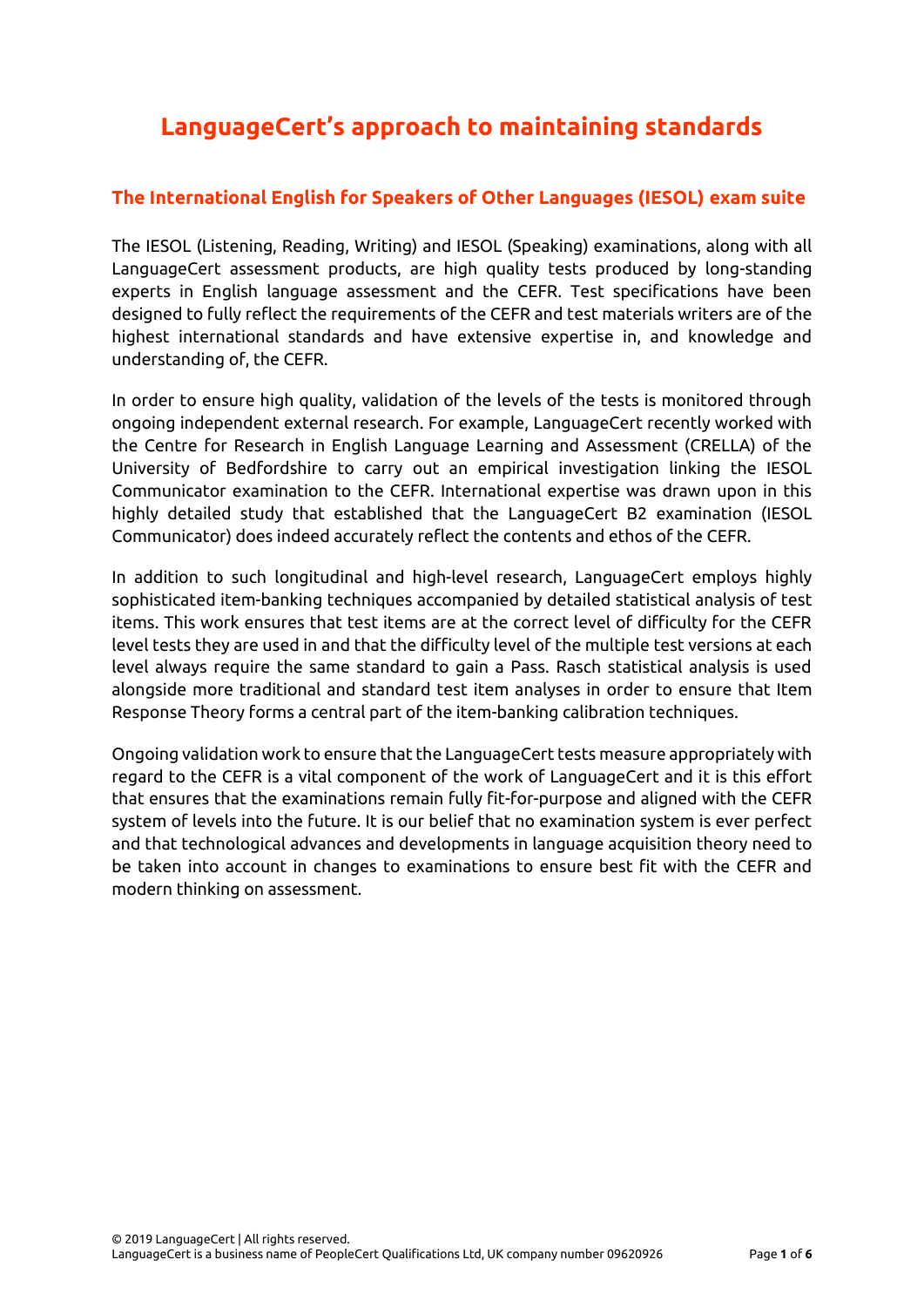#### **Validity and the LanguageCert IESOL exams**

The LanguageCert International ESOL tests are designed to ensure fitness for purpose and to deliver assessments which take into account contemporary views on validity. Validity is generally defined as the extent to which a test measures the intended purpose, in this case communicative English language proficiency. It is concerned with appropriateness and meaningfulness of results. The individual qualities of validity and reliability need to be considered together in order to ensure fairness to candidates and to generate trusted result outcomes that will replicate real-world performance of candidates. The LanguageCert tests are designed in this way.

The construct of a test is the theory that the test is based on. For the LanguageCert tests this is the theory of communicative language ability. The approach to language testing in these tests is based on models of communicative language ability (CLA) such as Bachman (1990) and the foreign language specifications provided by the Council of Europe in such documents as Waystage (1990) and Threshold (1990). LanguageCert tests see language proficiency in terms of language users' overall communicative ability subdivided into skills and sub-skills. The tests measure each of the four language skills – Listening, Reading, Writing & Speaking – separately, as they can be recognized and assessed separately. Each test provides an individual profile per skill, and these can then be added together to give an overall picture of a candidate's language proficiency.

Construct validation activities are carried out by LanguageCert beginning with test and task design. Experts analyse tasks and content in an ongoing manner to ensure they are fair, have interactional authenticity and sample the appropriate language skills for the level and skill. Cognitive processes on the part of candidates taking the test also ensure authenticity, as well as the sampling of real-world skills. This ensures the cognitive validity of the tests and that the Target Language Use (TLU) domain (Bachman and Palmer, 1990) is considered. Validation of this area is carried out in terms of analysis of whether the tasks and items are representative of the TLU. The LanguageCert tests employ a wide variety of task types to ensure a wide range of language is elicited and skills tapped into, and so provide the maximum evidence of the underlying skills and abilities tested. Materials writers are highly experienced and expert in this area. Context-related validity concerns the conditions under which tests are taken and includes not only the nature of tasks, rubrics and topics, but also actual exam-taking conditions. Regular and robust investigation of these areas ensures the validity of the tests is maintained.

The test development process of LanguageCert English language exams has been established to ensure Validity is achieved. Bachman (1990) states that language tests should support inference to some domain of 'Target Language Use' (TLU). That is, in order to judge the validity of test results, we must first state what we expect a test-taker to be able to do in real-world language use. The Common European Framework of Reference (CEFR) has been utilized to help determine the test construct of the LanguageCert exams for this purpose. Its illustrative descriptors across a range of language domains and contexts have been used as a starting point and extensively inform the test development processes employed.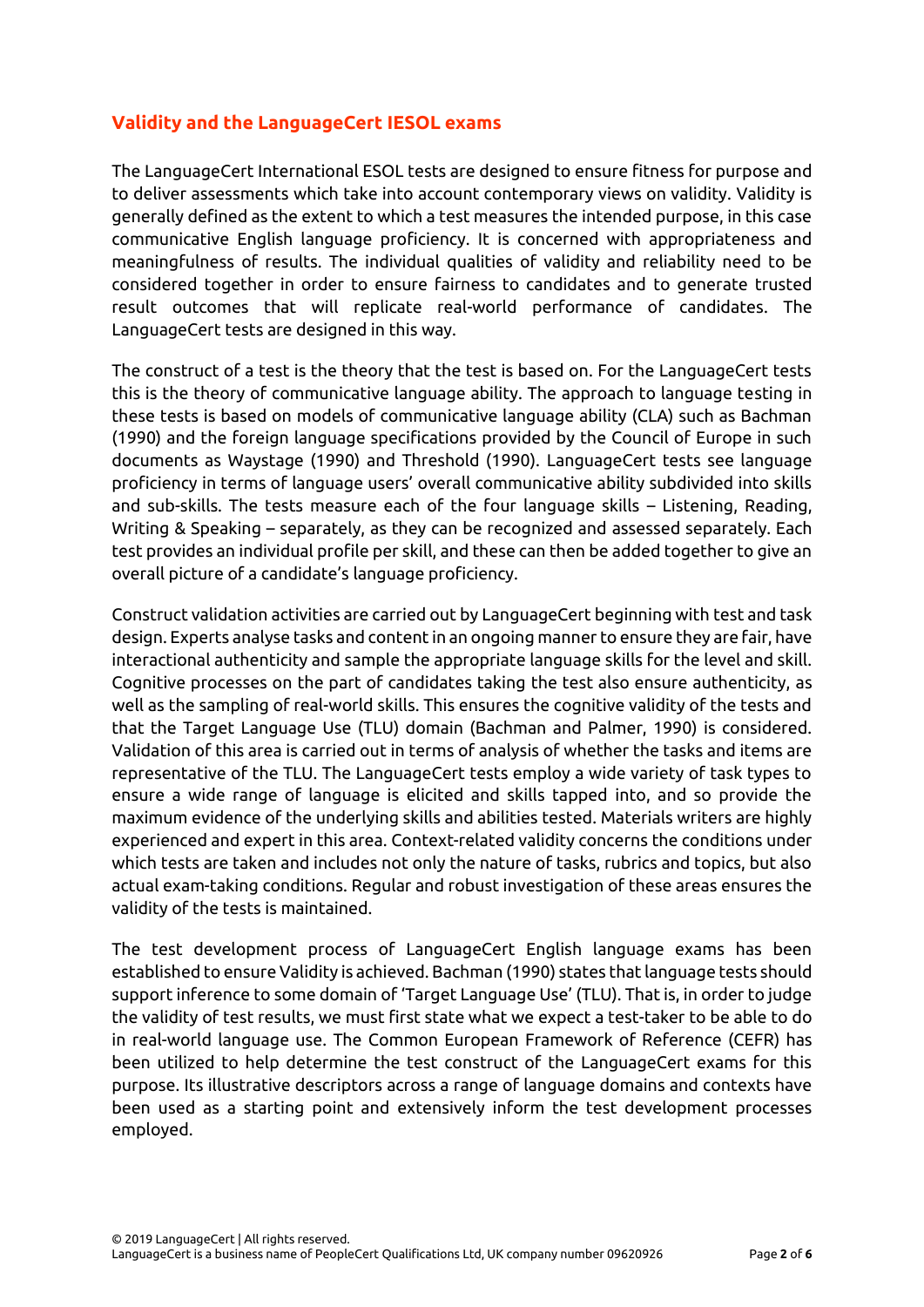The task types used in the LanguageCert examinations have been selected to ensure they have interactional authenticity and can be related to real-world performance. They directly sample the cognitive skills, strategies and language knowledge that support inference about the potential ability of a candidate in real-world interactional situations.

For example, in the receptive skills, Reading tests are carried out using real-world notices and signs that students need to show understanding of. Reading also focuses on aspects of comprehension of texts at the appropriate level using a variety of task types, such as multiple-choice selection, matching and open response to prompts. The degree of challenge and sub-skills required in the Reading tests start with straight tests of understanding at A1 level, through to text interpretation and understanding writer intention at the B levels, through to quite complex interpretation strategies required at the C levels to infer the meaning of unknown lexis from context and the ability to sift through lengthy reading inputs to identify key information and to show awareness of text cohesion.

Similar skill sets are tested in Listening to ensure interactional authenticity. At the lower levels of proficiency, candidates need to be able to pick out key information from short recordings and conversations of the type they would participate in in the real-world. At the higher proficiency levels, candidates need to follow lengthy exchanges to pick out key points and understand speaker intention and nuance. All tasks focus on interactions that candidates will need to engage with in the real world.

With the productive skills of Writing and Speaking the focus is more on use, and validity evidence relates to language actually being used for a variety of communicative purposes. Tasks are explicitly designed to ensure the candidate engages in real-life situations, whether this is writing to a friend or making a complaint, through to direct interaction with an examiner in the Speaking test. In both the receptive and productive skills, the emphasis is always on interactional authenticity. The tasks are designed to ensure candidates engage in the same type of activity and engage similar cognitive processes and language as would be required in a real-world language activity.

Validity thus links performance on the tasks in LanguageCert International ESOL tests to an inference about the test taker's ability in a world beyond the test. The tests are designed to elicit a sample of performance which is interpretable and generalizable to the real world. In order to ensure the test results are generalizable CEFR Can-Do statements have been used as the basis for what test-takers need to be able to achieve at each level.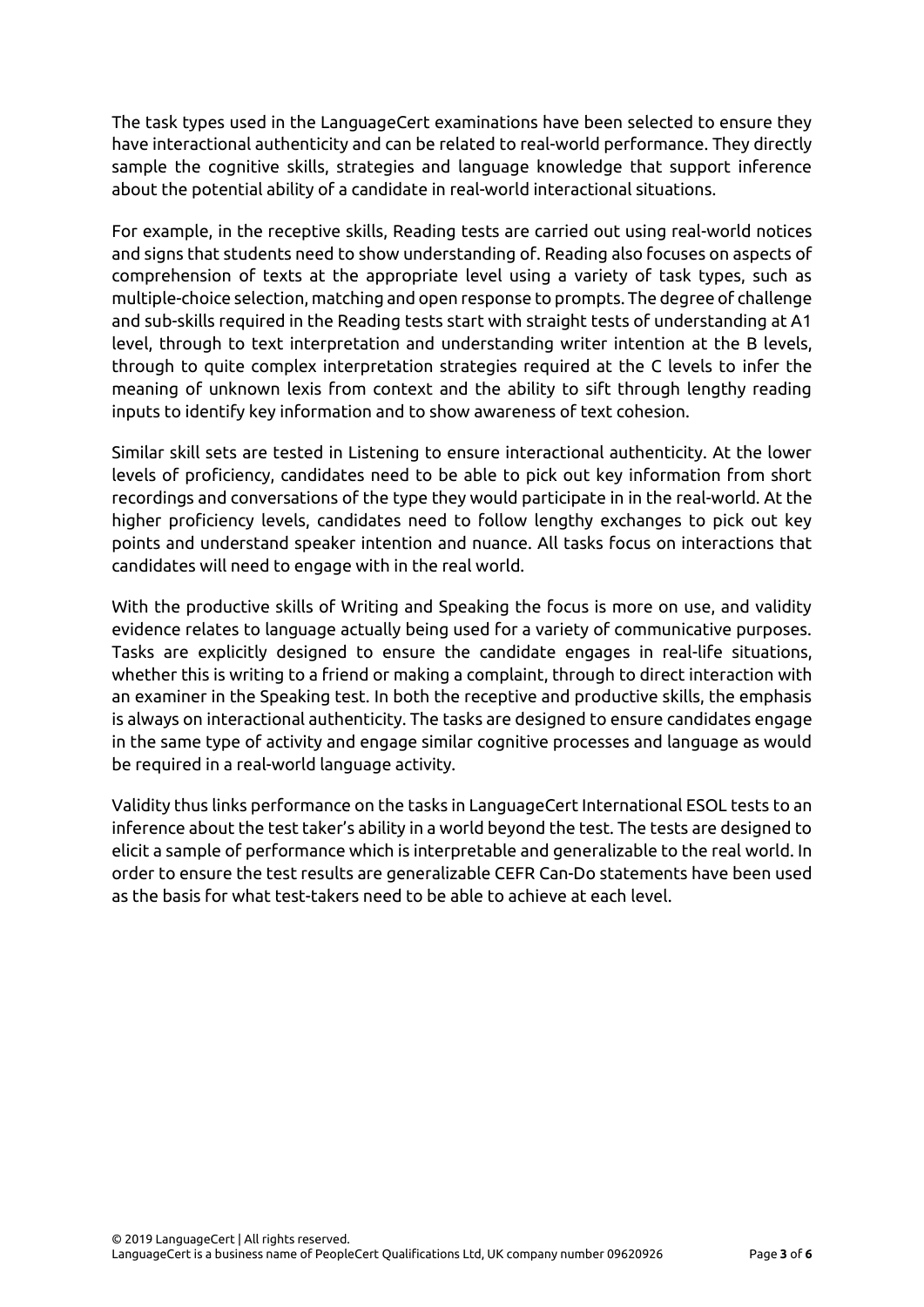## **Achieving Reliability**

Reliability relates to consistency in test results. This is achieved in the LanguageCert International ESOL tests by ensuring test forms are comparable in terms of content and difficulty, and through robust item-banking techniques, involving the pretesting and trialling of test materials and the placement of all items on the LanguageCert Item Difficulty (LID) scale.

Reliability is crucial for all test stakeholders who need to be sure that different administrations of the test deliver very similar results. This is essential for fairness to testtakers and to ensure that receiving institutions such as universities and employers can be guaranteed that the same ability level is required to pass the same examination at different administrations. The start of the process of ensuring reliability of results is to ensure standardisation of test-taking experience. This begins with test specifications that ensure tests can be replicated over years of administrations, through standardised test-taking conditions and finally through the difficulty of the test materials and the way tests are graded.

Specifications and robust standardised item-production techniques permit a constant supply of new test items into the item bank. Harmonised procedures for test day administration are provided to test centres. Item-banking techniques, using statistical analysis provided from pretests and live tests ensure empirically that tests are always of very similar difficulty.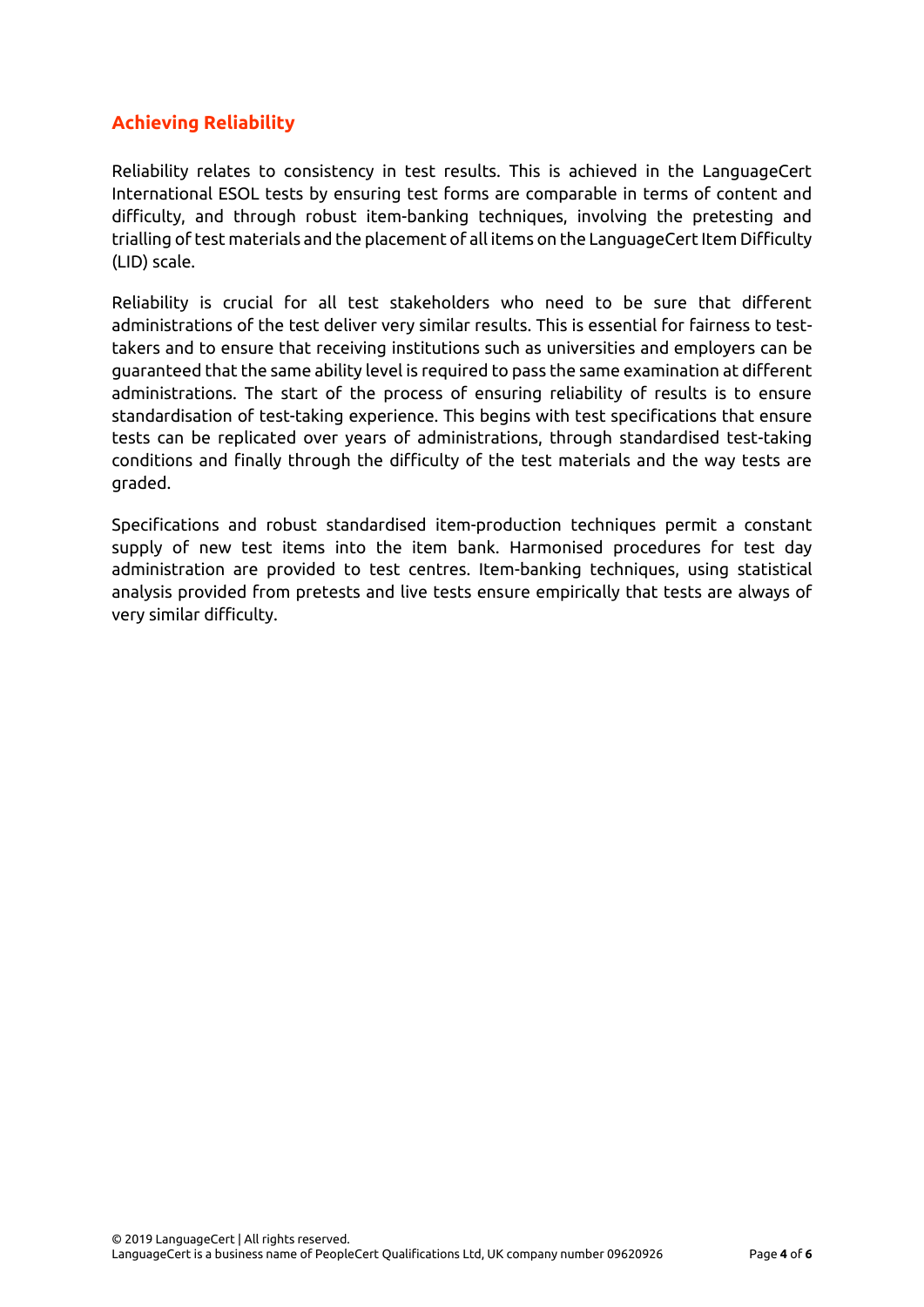#### **Impact and Fairness**

Assessment has important effects and consequences for a range of stakeholders within the area of education, and also within society more widely. Test-takers in particular are affected because the results of English language tests are used to make important decisions which can affect their lives. All the LanguageCert International ESOL examinations aim to have a positive impact on test-takers and on English language education. This approach is coherent across the whole test development process. All stages from determining test specifications through to delivering results put impact on learners at the centre of the work of LanguageCert. LanguageCert also gives high importance to the positive washback of the examinations on the classroom, where the learner should be engaged in meaningful, communicative tasks in order to succeed in real-life communication and in the LanguageCert tests.

Assessing candidates' performances can be a complex and challenging task. LanguageCert is committed to approaching this challenge in a robust and responsible manner, implementing assessment methodologies which are up-to-date and appropriately and accurately reflect candidates' language proficiency and do not present assessors and/or learners with any unnecessary practical impediments.

LanguageCert takes very seriously the requirement to ensure assessment outcomes that are comparable in standards between assessments within a qualification, between similar qualifications and with other awarding organisations. This is critical in providing fit-forpurpose, fair tests for candidates and other stakeholders, and in ensuring that results and standards are fully comparable over time.

LanguageCert puts fairness to candidates at the very heart of all its work. All Assessment staff strive to ensure that tests are valid, reliable and have a positive impact on learners. An important part of ensuring fairness to test-takers is to minimise any bias in the test materials. The process of eliminating bias begins with the formation of the test specifications. These are written with direct reference to the nature of the intended or anticipated candidature to ensure the tests are fully fit-for-purpose. LanguageCert makes sure writers understand who the target test users are, and that they consider aspects such as the level of cognitive processing of typical candidates, and also the cultural contexts they will be used to.

The requirement to produce materials which will not favour or discriminate against certain candidates is central in LanguageCert's item development process. This includes ensuring test materials are as free from specific regional or national cultures as possible, and that topics are universal. A list of taboo topics is provided to item-writers to aid in this. These taboo topics include areas which may cause distress or distraction to candidates or relate to unfortunate experiences they have suffered through to specific aspects of local cultures which may be alien to the local culture of the candidate or beyond their life experience. The LanguageCert team are also extremely careful not to introduce test material which may test general knowledge or specific technical knowledge rather than language ability.

Through these very thorough and robust procedures, LanguageCert takes the issue of minimising bias very seriously. Minimising bias is about ensuring that an assessment does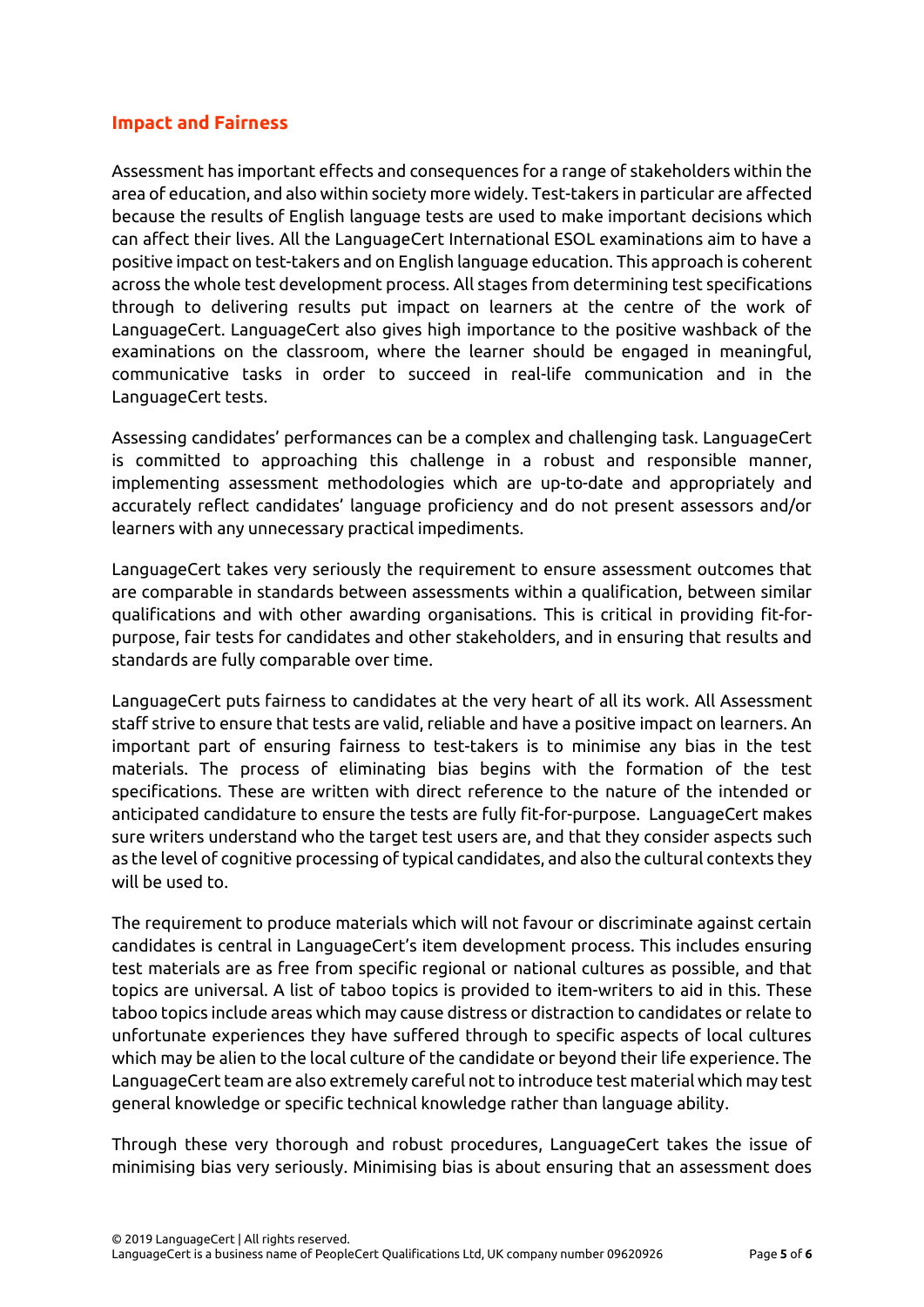not produce unreasonably adverse outcomes for learners who share a common attribute. The minimisation of bias is related to fairness to all learners and is also closely related to statutory equality regulations. All LanguageCert exams are designed to be fair.